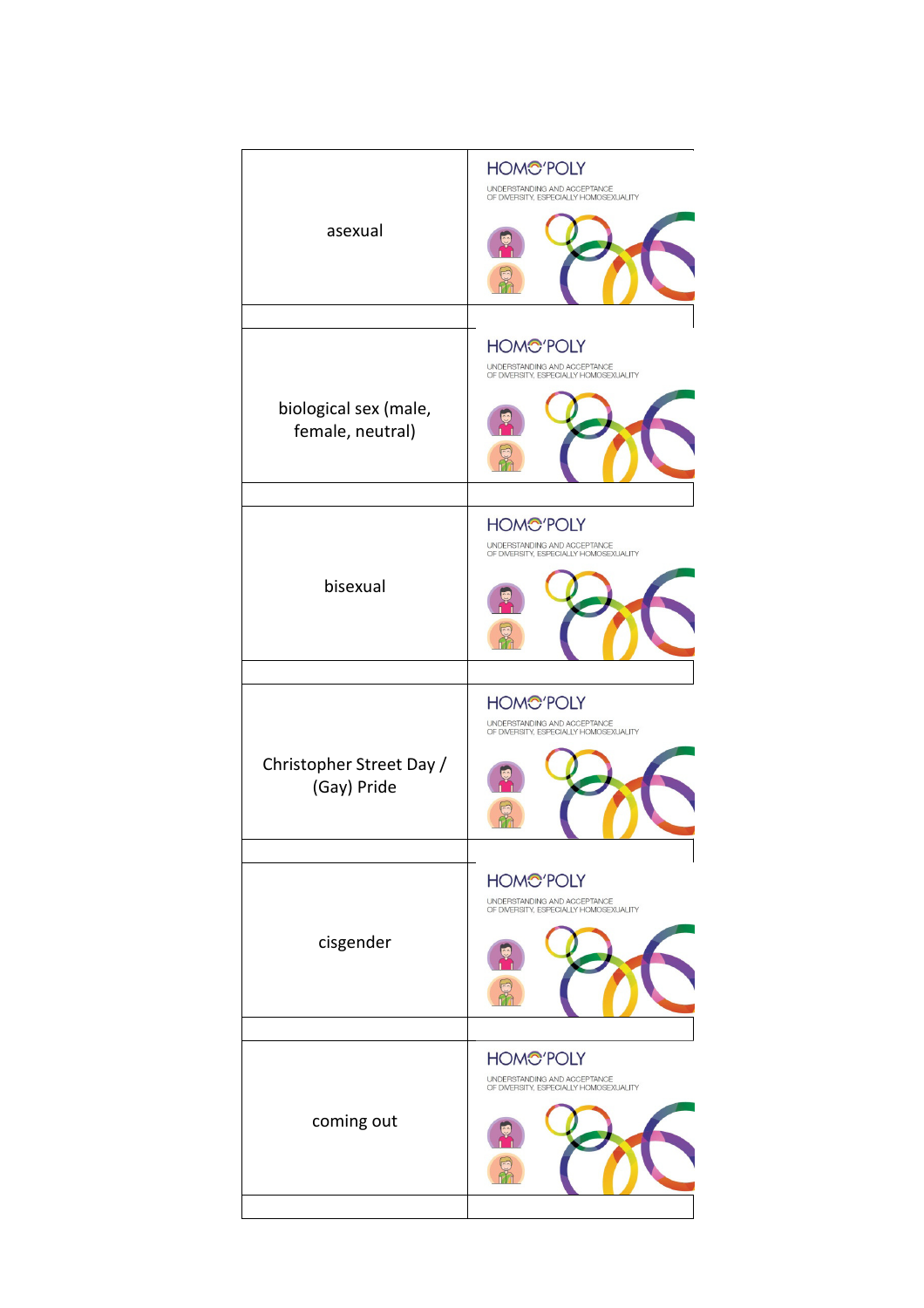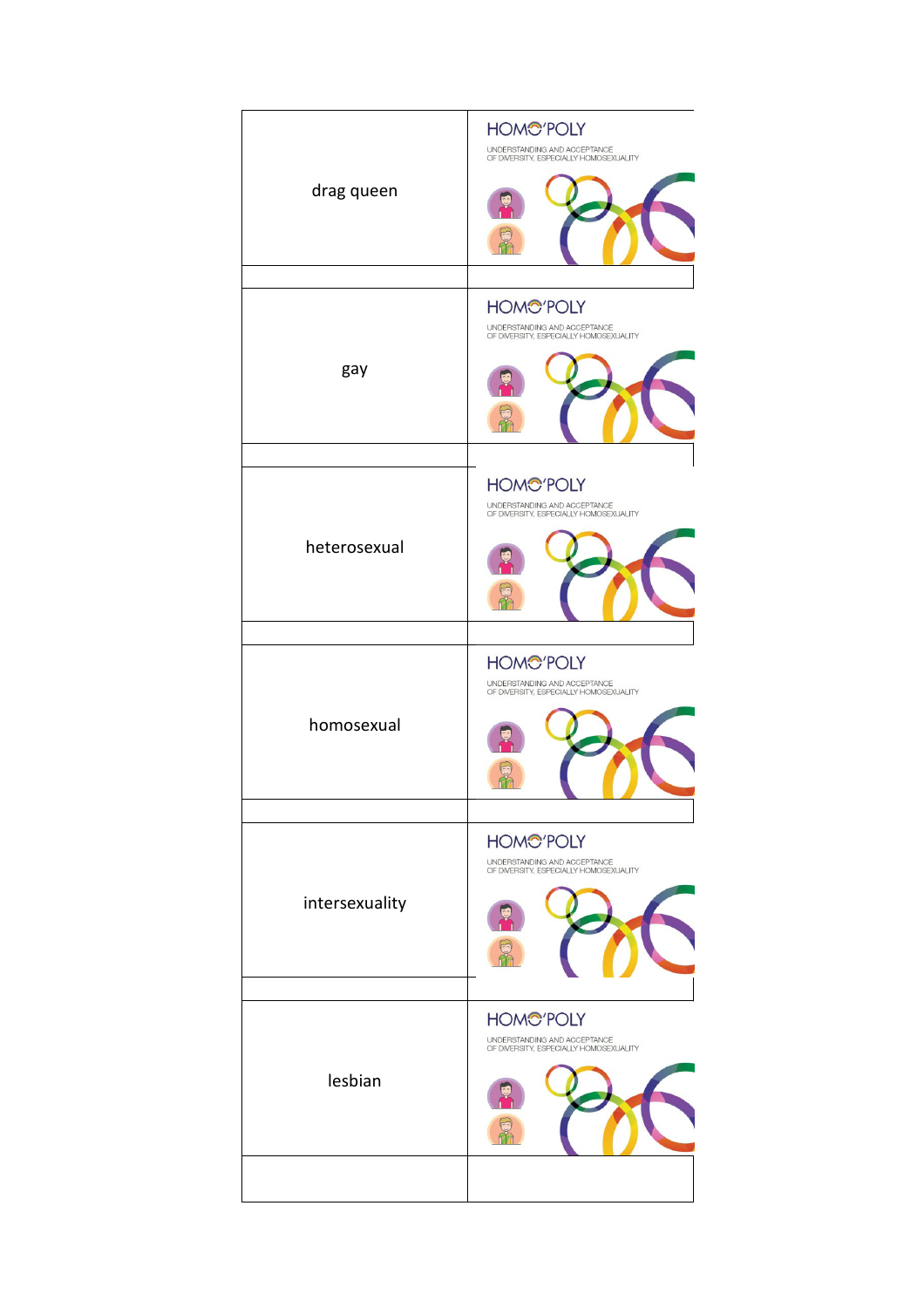| queer                    | <b>HOMO'POLY</b><br>UNDERSTANDING AND ACCEPTANCE<br>OF DIVERSITY, ESPECIALLY HOMOSEXUALITY |
|--------------------------|--------------------------------------------------------------------------------------------|
| rainbow family           | <b>HOMO'POLY</b><br>UNDERSTANDING AND ACCEPTANCE<br>OF DIVERSITY, ESPECIALLY HOMOSEXUALITY |
| sexual identity / gender | <b>HOMC'POLY</b><br>UNDERSTANDING AND ACCEPTANCE<br>OF DIVERSITY, ESPECIALLY HOMOSEXUALITY |
| sexual orientation       | <b>HOMC'POLY</b><br>UNDERSTANDING AND ACCEPTANCE<br>OF DIVERSITY, ESPECIALLY HOMOSEXUALITY |
| transgender              | <b>HOMO'POLY</b><br>UNDERSTANDING AND ACCEPTANCE<br>OF DIVERSITY, ESPECIALLY HOMOSEXUALITY |
| transvestite             | <b>HOMC'POLY</b><br>UNDERSTANDING AND ACCEPTANCE<br>OF DIVERSITY, ESPECIALLY HOMOSEXUALITY |
|                          |                                                                                            |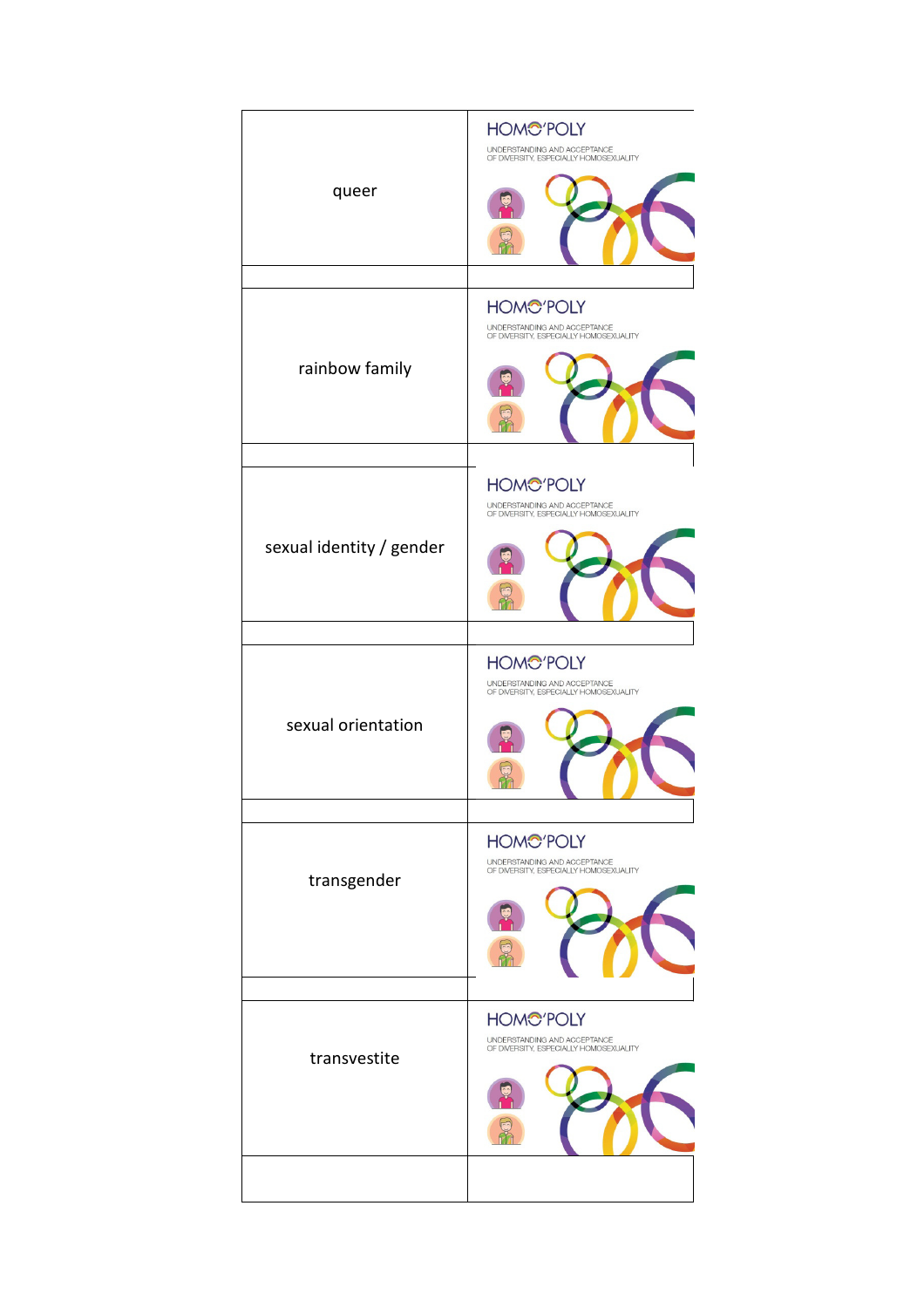## **HOMO'POLY** UNDERSTANDING AND ACCEPTANCE<br>OF DIVERSITY, ESPECIALLY HOMOSEXUALITY This term describes people with no or only little sexual desire / sex drive. **HOMC'POLY** UNDERSTANDING AND ACCEPTANCE<br>OF DIVERSITY, ESPECIALLY HOMOSEXUALITY This term categorizes the phenotype, meaning the primary sexual characteristics of a person. **HOMO'POLY** UNDERSTANDING AND ACCEPTANCE<br>OF DIVERSITY, ESPECIALLY HOMOSEXUALITY The sexual orientation where a person is sexually or romantically attracted to men as well as women. This is a big party and important **HOMO'POLY** political demonstration of gays, UNDERSTANDING AND ACCEPTANCE<br>OF DIVERSITY, ESPECIALLY HOMOSEXUALITY lesbians, bisexuals, and transgender people to celebrate and promote their rights and to demonstrate against discrimination, homo-phobia, social exlusion, etc. **HOMO'POLY** This term describes a person UNDERSTANDING AND ACCEPTANCE<br>OF DIVERSITY, ESPECIALLY HOMOSEXUALITY whose sexual identity / gender identity matches the biological sex determined after their birth. This is the case for most of the people. nh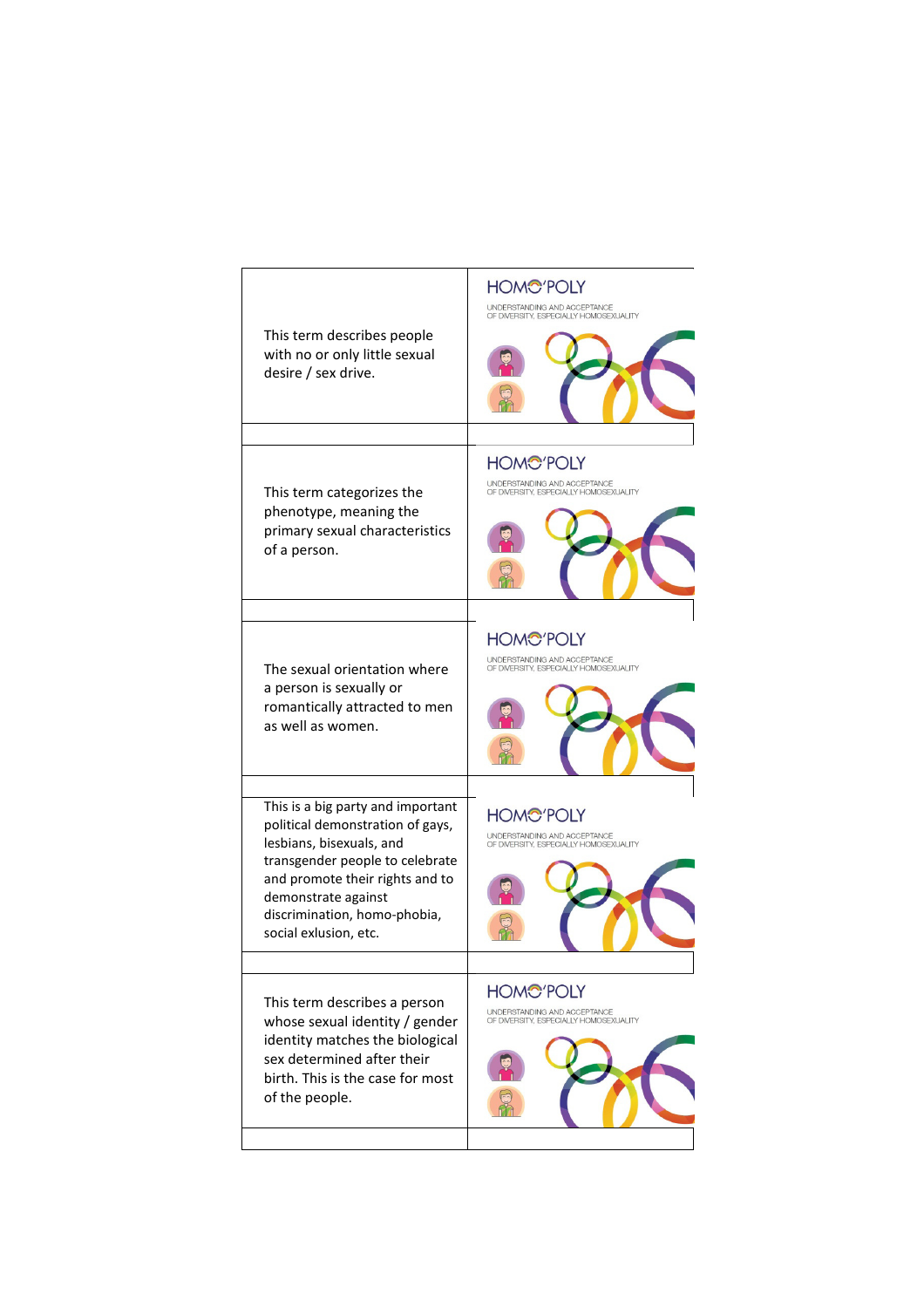| This expression stands for the<br>individual process during which<br>a person finds out, accepts, and<br>tells their family, friends, or<br>closer social environment about<br>their homosexuality, bisexuality,<br>or gender identity differing from<br>what's considered the norm. | <b>HOMO'POLY</b><br>UNDERSTANDING AND ACCEPTANCE<br>OF DIVERSITY, ESPECIALLY HOMOSEXUALITY |
|--------------------------------------------------------------------------------------------------------------------------------------------------------------------------------------------------------------------------------------------------------------------------------------|--------------------------------------------------------------------------------------------|
| This is a man who for the sake<br>of art or comedy adopts the role<br>(character, looks, behaviour) of<br>a woman, who usually has a<br>specific name, too. Although he<br>temporarily adopts this female<br>role, his gender identity is still<br>the one of a man.                 | <b>HOMO'POLY</b><br>UNDERSTANDING AND ACCEPTANCE<br>OF DIVERSITY, ESPECIALLY HOMOSEXUALITY |
|                                                                                                                                                                                                                                                                                      |                                                                                            |
| This is the word for male<br>homosexuality.                                                                                                                                                                                                                                          | <b>HOMO'POLY</b><br>UNDERSTANDING AND ACCEPTANCE<br>OF DIVERSITY, ESPECIALLY HOMOSEXUALITY |
|                                                                                                                                                                                                                                                                                      |                                                                                            |
|                                                                                                                                                                                                                                                                                      | <b>HOMO'POLY</b>                                                                           |
| This is the sexual orientation<br>where a person is sexually or<br>romantically attracted to the<br>opposite sex.                                                                                                                                                                    | UNDERSTANDING AND ACCEPTANCE<br>OF DIVERSITY, ESPECIALLY HOMOSEXUALITY                     |
|                                                                                                                                                                                                                                                                                      | <b>HOMO'POLY</b>                                                                           |
| This is the sexual orientation,<br>where a person is sexually or<br>romantically attracted to the<br>same sex.                                                                                                                                                                       | UNDERSTANDING AND ACCEPTANCE<br>OF DIVERSITY, ESPECIALLY HOMOSEXUALITY                     |
| This term describes people who                                                                                                                                                                                                                                                       |                                                                                            |
| genetically (because of the set of<br>chromosomes), anatomically<br>(because of the primary sexually<br>characteristics), and hormonally<br>(because of the proportion of male<br>/ female hormons) cannot distinctly<br>be determined as belonging to the                           | <b>HOMO'POLY</b><br>UNDERSTANDING AND ACCEPTANCE<br>OF DIVERSITY, ESPECIALLY HOMOSEXUALITY |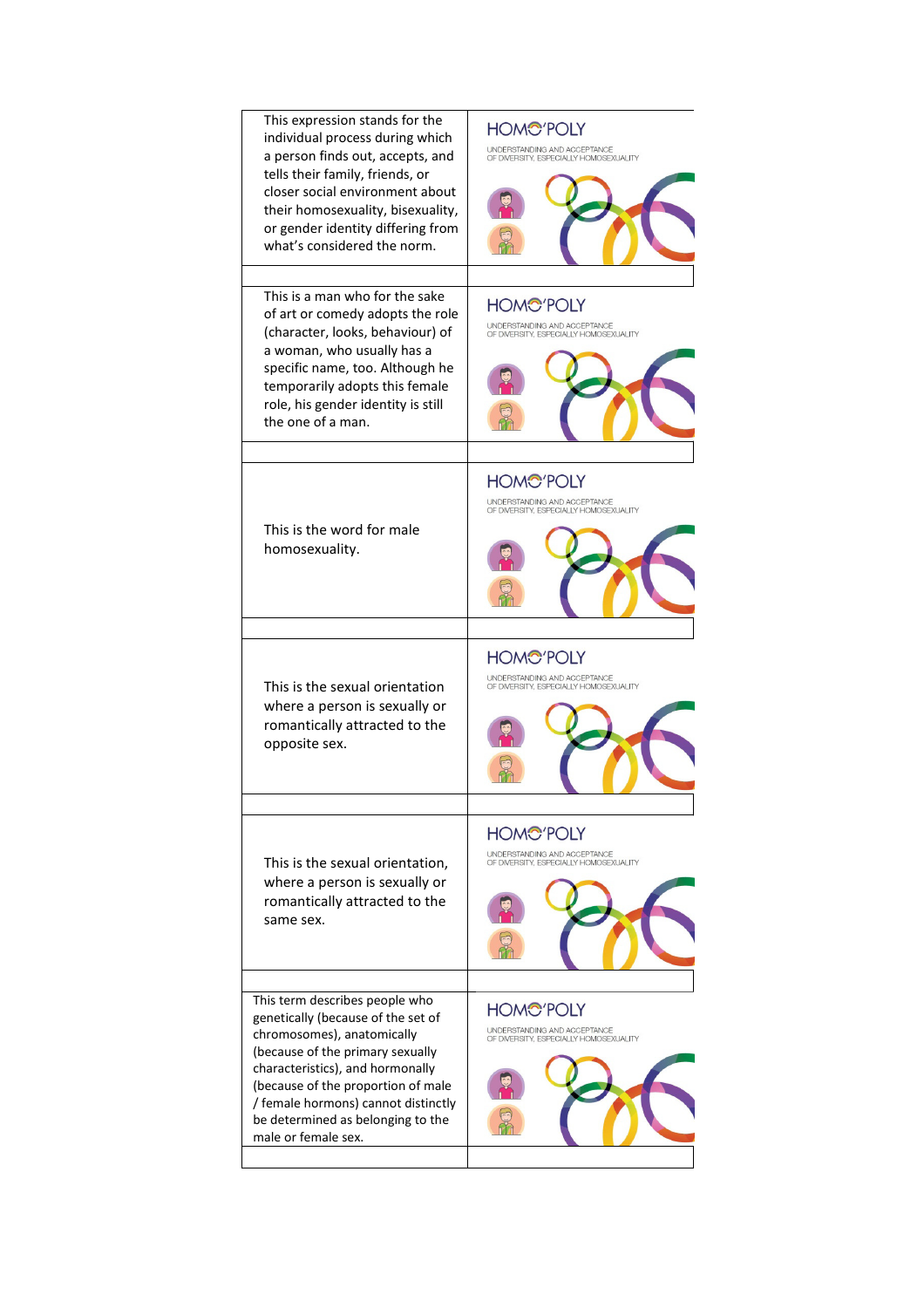| This is the word for female<br>homosexuality.                                                                                                                                                                               | <b>HOMO'POLY</b><br>UNDERSTANDING AND ACCEPTANCE<br>OF DIVERSITY, ESPECIALLY HOMOSEXUALITY |
|-----------------------------------------------------------------------------------------------------------------------------------------------------------------------------------------------------------------------------|--------------------------------------------------------------------------------------------|
| This adjective describes things,<br>actions, or persons that derive<br>from a socially defined norm.<br>Therefore it is often used for<br>everything that is not<br>heterosexual or that derives<br>from heteronormativity. | <b>HOMO'POLY</b><br>UNDERSTANDING AND ACCEPTANCE<br>OF DIVERSITY, ESPECIALLY HOMOSEXUALITY |
| This is the expression for a<br>family where children live with<br>same-sex parents.                                                                                                                                        | <b>HOMO'POLY</b><br>UNDERSTANDING AND ACCEPTANCE<br>OF DIVERSITY, ESPECIALLY HOMOSEXUALITY |
| This term describes the range<br>of characteristics ascribed to a<br>person based on social and<br>cultural norms (in western<br>societies usually<br>differentiating between<br>masculinity and femininity).               | <b>HOMO'POLY</b><br>UNDERSTANDING AND ACCEPTANCE<br>OF DIVERSITY, ESPECIALLY HOMOSEXUALITY |
| This describes a person's<br>consistent interests towards<br>the sex of a potential partner<br>on the basis of emotions,<br>romantic love, sexuality,<br>affection (, and the interest in<br>sexual reproduction).          | <b>HOMO'POLY</b><br>UNDERSTANDING AND ACCEPTANCE<br>OF DIVERSITY, ESPECIALLY HOMOSEXUALITY |
| This is a term for persons,<br>whose sexual identity / gender<br>identity doesn't match the<br>biological sex determined<br>after their birth on the basis of<br>the visible primary sexual<br>characteristics.             | HOMC'POLY<br>UNDERSTANDING AND ACCEPTANCE<br>OF DIVERSITY, ESPECIALLY HOMOSEXUALITY        |